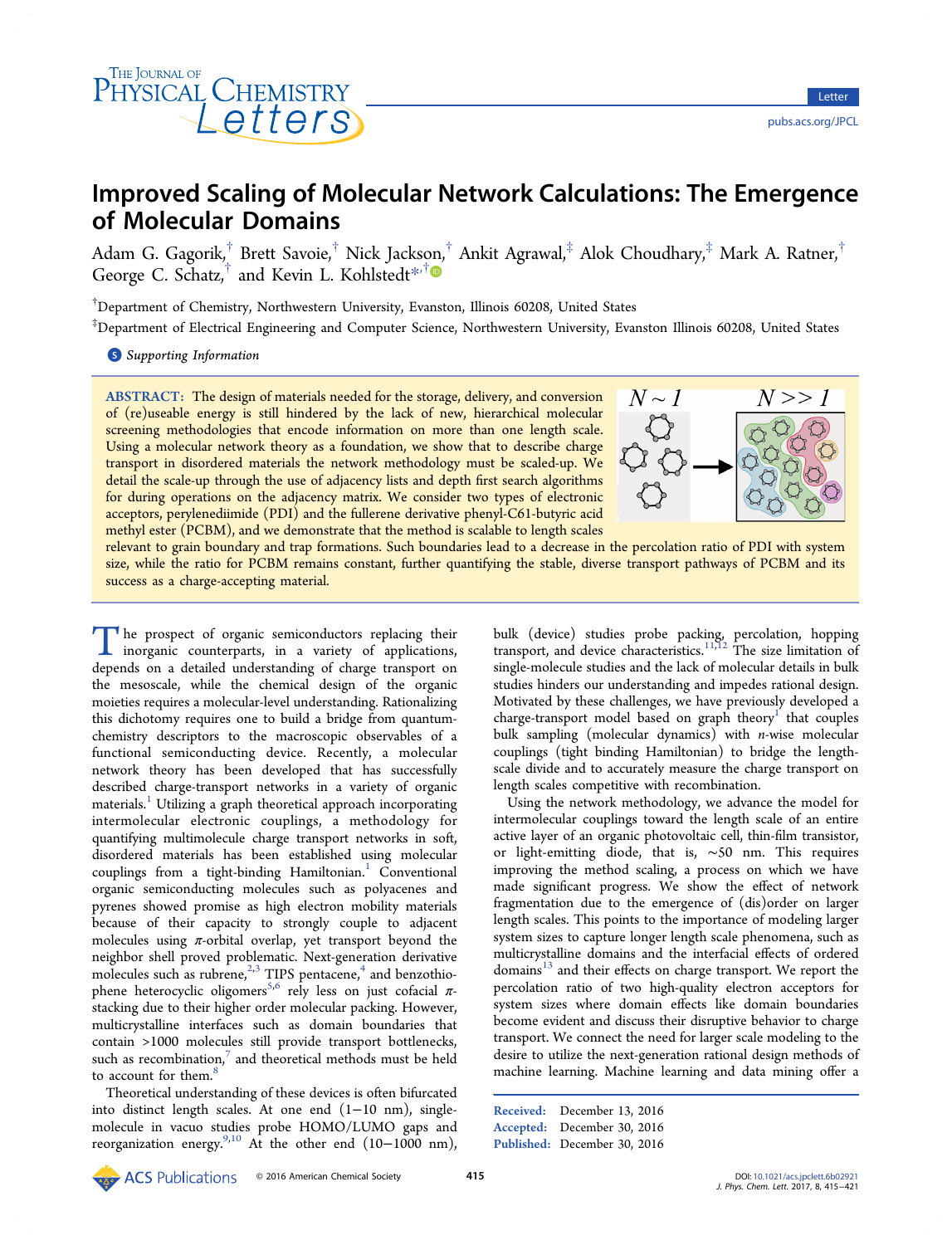

Figure 1. Overview of the molecular network theory method. Simulation snapshots of a molecular dynamics trajectory are partitioned into fragments based on a distance criterion. A quantum calculation is performed on each fragment. The fragments are joined together to produce the full-system Hamiltonian. A thresholding procedure is then used to transform the Hamiltonian into an adjacency matrix. This matrix is analyzed using graph theory. Optionally, adjacency lists can be used instead of the matrix for optimal calculation of graph properties.

promising route for achieving rational materials design.<sup>[14](#page-5-0)</sup> In contrast with other data-driven methods such as rational design using cheminformatics,<sup>[15](#page-5-0),[16](#page-5-0)</sup> where large training data sets must be manually constructed from literature, mesoscale chemical networks can rely on automated database generation as the macroscopic properties are predictive. Already, learning methods have been applied for inorganic<sup>[17](#page-5-0)</sup> and crystalline<sup>[18](#page-5-0)</sup> materials. We hope to use the network theory to enable similar progress in the area of (hybrid) organic electronics.

We consider two types of electron-accepting molecules, phenyl-C61-butyric acid methyl ester (PCBM) and a perylenediimide (PDI) with  $R = -CH[(CH<sub>2</sub>)<sub>4</sub>CH<sub>3</sub>]$ . While both of these have been used with success in organic electronics, the charge networks of PDI and PCBM differ due to reduction in the possible coupling directions of PDI relative to PCBM. The core of PDI is perylene, a five-member fused benzene ring system that is planar. The addition of two imides at each end creates two more rings and allows the addition of solubilizing groups. Although solubilizing groups can stick out of the plane, charge transport is limited to the direction perpendicular to the plane, as  $\pi$ -stacking between adjacent PDIs leads to the most favorable coupling. This limits the number of coupling directions to two and leads to the terminology that PDI is a 1D material. In contrast, the PCBM core is a spherical fused ring system known as buckminsterfullerene, which can couple in more than two directions. Density functional and semiempirical methods show that PCBM can form one-, two-, or three-dimensional percolation networks, with higher energy virtual orbitals often participating in electron transfer.<sup>[19](#page-5-0)</sup> For example, PCBM can couple to as many as six neighbors in the strong coupling regime.

<span id="page-1-0"></span>We have made progress in scaling the network methodology from small systems of 64 PCBM or PDI molecules to as many as 256 molecules. This is accomplished through the use of sparse data structures for a Hamiltonian and the storage of hierarchical couplings in the adjacency matrix. The adjacency matrix is used to represent the molecular system in graph theoretical terms and, when expressed as a sparse adjacency list, allows for scaling of the methodology to millions of graph

nodes. Likewise, to perform a calculation on a Hamiltonian containing couplings for thousands of basis functions, a sparse matrix data structure optimized for matrix-vector products must be used. Below, we describe the methodology and discuss the bottlenecks present in the Hamiltonian calculation. We find that our choice of sparse matrix structure significantly speeds up the calculation, leading us to discover the steady decay in the percolation ratio (defined below) with system size for PDI, in contrast with PCBM. Crystalline domain boundaries, on length scales that form beyond systems sizes of ∼50 molecules, are discussed as a explanation behind the trend. Finally, the time improvements made by considering the use of an adjacency list to represent the molecular graph are presented.

The network methodology involves a series of calculations that are shown in [Figure 1.](#page-1-0) For each snapshot of a molecular dynamics trajectory, one must (1) calculate a molecular Hamiltonian, (2) produce an adjacency matrix via thresholding, and (3) compute graph theoretical descriptors. One can average the graph descriptors over the trajectory. We have chosen to compute the connected components, which represent the pathways through which charge transfer can occur in the system. Graph theory is the bridge between length scales, whose application is potentially independent of the dynamics and quantum methods chosen. The application of graph theory has previously found success in many chemistry subdisciplines,<sup>[20](#page-5-0),[21](#page-5-0)</sup> for example, in molecular connectivity<sup>[22](#page-5-0)</sup> and morphology characterization.<sup>[23](#page-5-0)</sup>

The molecular dynamics simulation is straightforward, using the optimized potentials for liquid simulations (OPLS) force field. A box of molecules is first relaxed in the microcanonical ensemble (NVE) to remove any high-energy initial configurations. The relaxed molecules are then heated from 10 to 550 K over a 50 ps time frame, using a 1 fs time step, in the isothermal−isobaric ensemble (NPT) at 1 atm. After annealing the molecules at this temperature for 2 ns, we rapidly cool the system over 100 ps to 298 K. Finally, we sample the low-energy states every 100 ps for 10 ns. This creates 100 snapshots to average network properties over.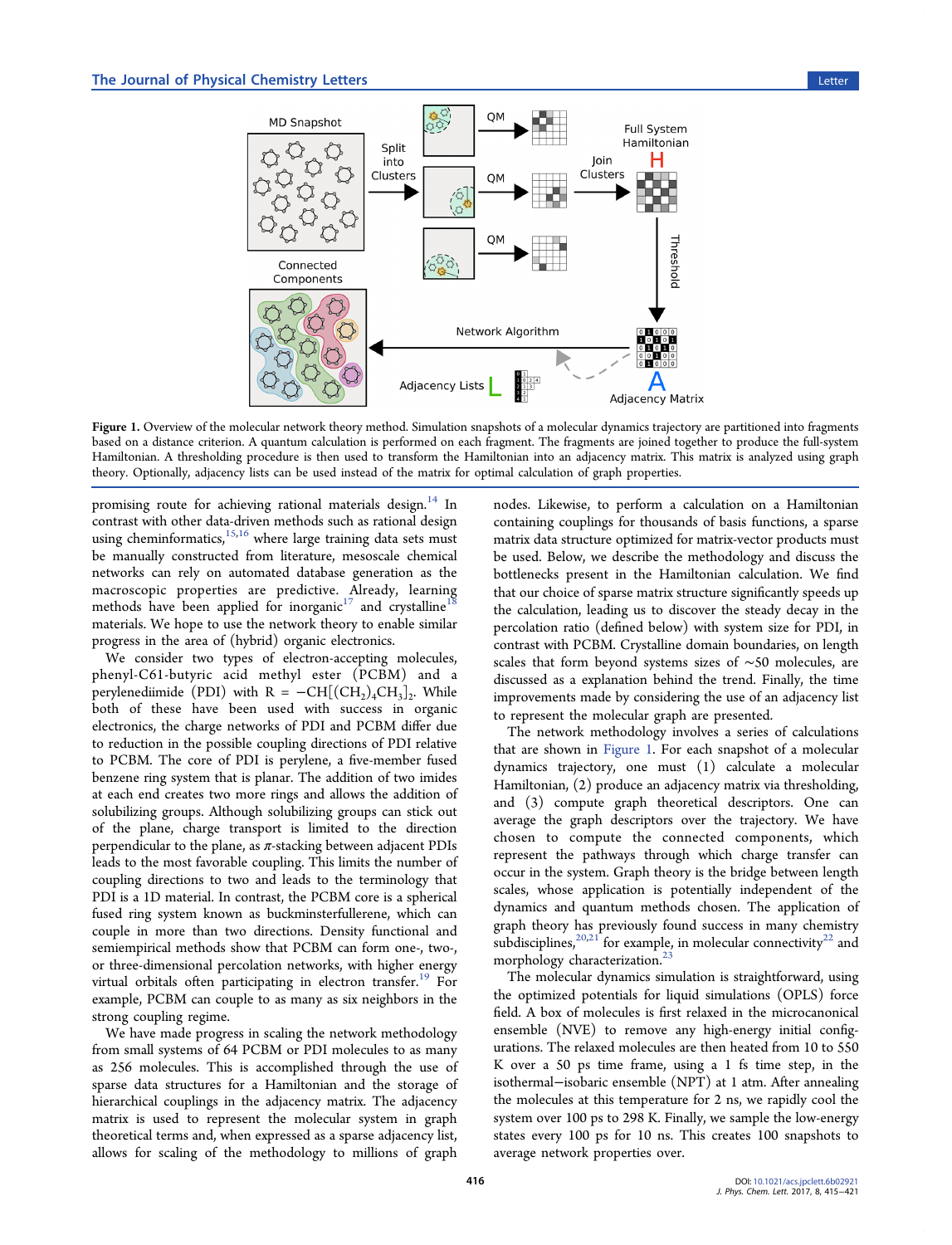To describe the graphical connectivities of topologically complex, disordered molecules, two data types have to be constructed: the molecular orbitals of the molecules and the adjacency matrix based on the couplings between molecular orbitals.[1](#page-5-0) Methods for constructing electronic (molecular) orbitals for organic molecules are straightforward, yet to accurately simulate charge transport on the mesoscale, tens of thousands of calculated molecular orbitals must be stored dynamically throughout a simulation, presenting a practical data challenge. The scaling of the orbital data structure to the mesoscale is the first challenge we have started to address. In the past, we have used coarse-grained charge-hopping models and Monte Carlo lattice models. While these models are qualitatively descriptive, to move to quantitative descriptions there needs to be a scale-up in the capacity of molecular orbital sparse data structures. $^{13}$  $^{13}$  $^{13}$  Integration of sparse data operations into quantum-chemistry solvers is key to achieve the scale in orbital construction on the mesoscale. Complementary approaches in classical molecular simulations have been utilized for the description of sparsely populated (rare-event) properties of oligomeric soft materials, especially using high-throughput computational resources like parallel tempering molecular dynamics. As an example, simulated annealing in MD has often been utilized to simulate configurations that are sparsely distributed in highly disordered biomolecular systems, such as biopolymer (peptide or oligonucleotide) assembly,  $24,25$  $24,25$  $24,25$  and such methods could be adapted to construct the large sparsely occupied orbital data sets.

We use semiempirical extended Hückel theory to compute transfer integrals between all nearest-neighbor molecules in the system, creating a Hamiltonian of the aggregate. Details of extended Hückel can be found elsewhere.<sup>[26](#page-5-0),[27](#page-5-0)</sup> As PDI and PCBM are used as electron acceptors, we consider the LUMO as the relevant charge-transport state. The basis set uses Slater Type Orbitals (STOs), which represent the valence electrons and approximate hydrogenic atomic orbitals centered on atoms in the system. Considering the valence orbitals on C, N, O, and H, there are 310 atomic orbitals on a single PCBM and 262 on PDI. Given a box of 32 to 256 molecules, the Hamiltonian will have 9920 to 79360 basis functions for PCBM and 8384 to 67072 basis functions for PDI. We utilize a semiempirical Hamiltonian due to the size of the system and its ability to scale to larger systems. Even so, in systems as small as 64 molecules, the orbital overlap calculation is still too expensive. Instead, a simulation snapshot is partitioned into clusters based on a distance criterion  $(2 \ nm)$ . A coupling calculation is then performed on each cluster. The justification is that molecules beyond a certain distance will have no orbital overlap and thus contribute nothing to the overlap matrix or Hamiltonian. The fragment calculations are then joined together to produce the full-system Hamiltonian.

The tight-binding Hamiltonian takes the form of [eq 1](#page-2-0), where  $\phi_i$  is the *i*th basis function,  $\epsilon_i$  is its eigenvalue,  $v_{ii}$  is the coupling between the *i*th and *j*th basis functions, and  $N$  is the total number of basis functions.

$$
H = \sum_{i}^{N} \epsilon_{i} | \phi_{i} \rangle \langle \phi_{i} | + \sum_{ij}^{N} v_{ij} | \phi_{i} \rangle \langle \phi_{j} |
$$
 (1)

<span id="page-2-0"></span>The form is similar to an adjacency matrix. An adjacency matrix is used to represent a graph or network. If two vertices  $v_i$ and  $v_i$  are connected, the corresponding entry in the adjacency matrix  $A_{ij}$  is set to one. If no such edge exists, the element  $A_{ij}$  is

set to zero. The adjacency matrix of an undirected simple graph is symmetric; that is, the element  $A_{ii} = A_{ii}$  and is redundant. Using an adjacency list, one can simplify the representation by only storing lists of vertices for every vertex  $v_i$ . While the redundancy is still present in such a representation, the explicit zeros in the adjacency matrix are not stored. More importantly, the question of which vertices share edges with a given vertex  $v_i$ changes from a  $O(V)$  operation to a constant  $O(1)$  operation. Such a question is crucial to labeling the connected components in the network algorithm.

To create the adjacency matrix (or list), a thresholding procedure is used on the Hamiltonian of [eq 1](#page-2-0). As shown in [eq](#page-2-0) [2](#page-2-0), elements  $|H_{ii}| \ge v_t$  are set to 1 and elements  $|H_{ii}| < v_t$  are set to 0. The value of  $v_t$  can be varied but typically is ∼5 meV. If elements of the Hamiltonian represent molecular states, this means significant coupling between molecules i and j and thus a charge- transfer pathway. A higher value of  $v_t$  corresponds to the strong coupling regime and leads to more edges, larger connected components, and percolative charge transfer.

$$
\forall i, j \in [0, N), (|H_{ij}| < \nu_t \to A_{ij} = 0) \land (|H_{ij}| \ge \nu_t \to A_{ij} = 1)
$$
\n
$$
\tag{2}
$$

Finally, the adjacency matrix is analyzed using graph theory. One key metric of interest to charge transfer theory is the presence of connected components in the graph. Connected components are subgraphs such that any vertex in the subgraph can be reached via traversal of edges within the subgraph and no vertex outside the subgraph can be reached. The idea is that charge transfer occurs between molecules with a baseline coupling, represented by the threshold value discussed above. This translates to the graph edges representing possible pathways for charge transfer, and a lack of connected components spanning the simulation box, and more so a semiconductor device active layer, leads to poor electron transport. The scalability of the method is crucial if rational design methods are to be deployed.

We now discuss the present limitations in the extended Hückel calculation, for which we have used the YAeHMOP package to perform. For a single molecular dynamics trajectory snapshot, tens of thousands of molecular STO orbitals must be stored dynamically throughout a simulation. Typically, one averages over 100 snapshots. This poses three challenges to the calculation. The first challenge is the size of the system. Even for a single snapshot, the calculation is impractical. Fortunately one can fragment the system into molecular components based on a distance criterion. The reasoning here is that molecular units outside a certain distance cutoff will have little to no orbital overlap. One can thus calculate the Hamiltonian and overlap matrix of the clusters and stitch them back together in a highly parallelized fashion.

The second challenge is that fragmenting the system becomes nontrivial as the system size increases. While the number of basis functions used to represent each fragment Hamiltonian remains small, the full-system Hamiltonian is a sparse matrix because distant molecules do not have significant interaction. The stitching of fragments together benefits from a List of Lists (LIL) sparse matrix representation. The LIL form is a row-based linked list of nonzero elements and is efficient for constructing sparse matrices incrementally. However, this form does not perform well when computing matrix multiplication or matrix-vector products. Stitching fragments using the LIL form, then switching to a compressed sparse row (CSR) form greatly improves performance. The CSR form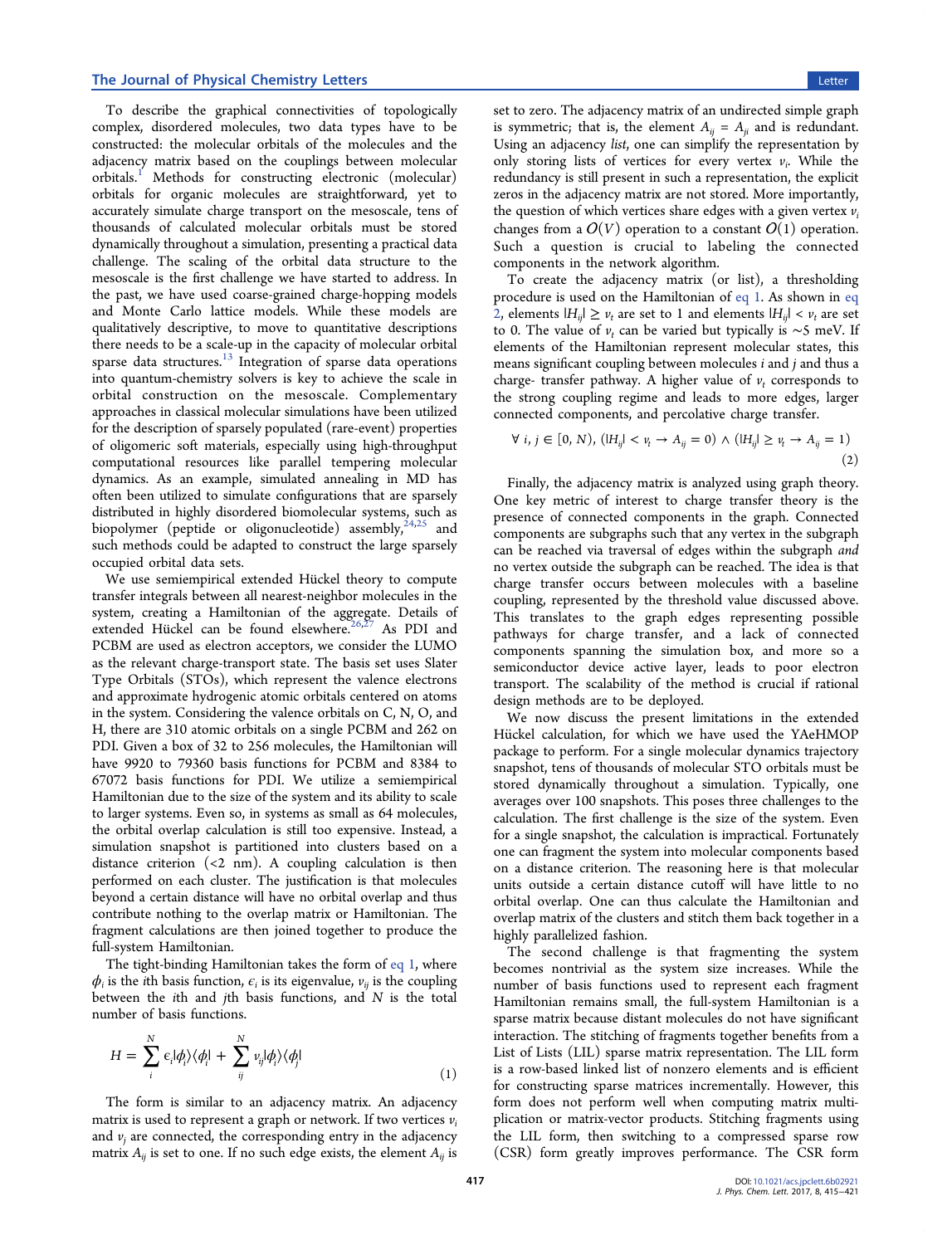allows fast matrix-vector products at the expense of changes in sparsity structure.<sup>[28](#page-5-0)</sup> The benefit of switching matrix representation far outweighs the cost. [Figure 2](#page-3-0) shows the timing for a



Figure 2. Walltime (hours) of the network code versus system size (number of molecules) before and after sparse matrix optimization for (A) PDI and (B) PCBM. The List of Lists (LIL, before) representation vastly slows down the calculation compared with the compressed structured row (CSR, after) representation. Although PCBM has fewer basis functions than PDI, calculations on PCBM take longer because there are more intramolecular interactions relative to PDI (i.e., the PCBM Hamiltonian has more nonzero elements).

single snapshot calculation of systems of increasing size before and after this optimization. For example, for a single snapshot of a PDI trajectory with 256 molecules, the calculation time is reduced from 45.8 to 2.81 h.

The final challenge is the interface with the extended-Hückel calculation itself must be altered to scale up the fragmented  $v_{ij}$  $\langle \phi_i \rangle$   $\langle \phi_j |$  molecular coupling calculations. Sparse matrix Hamiltonian and overlap integrals for each molecular fragment must be calculated as an intermediate calculation. For large molecules or large system sizes, it becomes intractable to save the data as an intermediate calculation. The number of fragments scales as  $N^2$ , where  $N$  is the number of molecules in the system. Additionally, as the number of orbitals increases, the size of even a single fragment can approach hundreds of GB. Fortunately, this is only an interface problem with the network calculation, and on-the-fly calculations of the overlap integrals will remove the bottleneck. Implementing the atomic overlap calculations is a work in progress, and it will eliminate the large amount of overhead in the coupling calculations.

<span id="page-3-0"></span>With this implementation, we can observe the nature of networks in the larger systems. [Figure 3A](#page-3-0) shows how the size of the largest network  $R<sub>NET</sub>$ , measured by the radius of gyration  $R_G^{\rm NET}$  of the largest network formed, scales as a function of the number of molecules  $N_{\text{MOL}}$ . We scale  $R_{\text{NET}}$  by the system size  $R_{\rm{SYS}} \equiv R_{\rm{G}}^{\rm{TOT}}$  to show the percolation ratio  $(R_{\rm{NET}}/R_{\rm{SYS}})$  of the networks. The data are distributed over a set of coupling thresholds  $v_t$  for  $1 \ge v_t \ge 50$  meV (blue for PCBM and green for PDI) for each system size  $N_{\text{MOL}}$ . The percolation ratio varies between 0 and 1 and is the fraction of the system of which is the largest charge network.<sup>[1](#page-5-0)</sup> PDI shows a steady decrease in percolation ratio as the system size increases, in contrast with PCBM, which remains relatively constant over the range of system sizes up to  $N_{\text{MOL}} = 256$ . We attribute the decay in the percolation ratio for larger system sizes in [Figure 3](#page-3-0)A to a competition between growing cofacial stacks of PDI, leading to stacking faults. At larger system sizes we had originally expected the that  $R<sub>NET</sub>$  would either slightly increase or remain constant due to the minimization of the "surface effect", where network



Figure 3. (A) Box plots of the percolation ratio  $R_{\rm NET}/R_{\rmSYS}$  distributed over the coupling threshold values  $1 \ge v_t \ge 50$  meV. Box plots are used as a guide for the eye on how the data points are distributed (shaded boxes show inner quartile and whiskers show outer quartiles). Distributions are shown for PCBM (blue) and for PDI (green) as well as for each system size  $N_{\text{MOL}}$ . (B) Box plots of the reduced number of networks  $N_{\rm NET}/N_{\rm MOL}$ . (C) Subset of  $R_{\rm NET}/R_{\rmSYS}$  and (D) subset of  $N_{\text{NET}}/N_{\text{MOL}}$  for low coupling ( $v_t$  = 10 meV) and high coupling ( $v_t$  = 50 meV).

fragmentation often starts at the surface of the molecular aggregate. The unexpected decrease in  $R<sub>NET</sub>$  for PDI points to the importance of larger system sizes, where larger scale morphologies like domain boundaries can come into play, and their effect on charge transport is not negligible.<sup>[13](#page-5-0)</sup>

To further show that this effect is not due to the fact that there are more molecules in the cluster and therefore the decay in the percolation ratio is just a scaling artifact due to the fact that there are additional (small) networks in the cluster, we plot in [Figure 3](#page-3-0)B the number of total networks in the system  $N<sub>NET</sub>$ . Again, the  $y$  axis in Figure  $3B$  is scaled by the total system size, in this case the number of molecules  $N_{\text{MOL}}$ , to present the data as a ratio and to restrict it between 0 and 1. The plot is over the coupling threshold values  $1 \ge v_t \ge 50$  meV. Note that a ratio of 1 would mean that the cluster is entirely fragmented and each molecule is its own network. It is found that the ratio of large networks does not significantly change for PDI (or PCBM) for larger system sizes. This is interpreted to mean that the decay of  $R_{\text{NET}}/R_{\text{SYS}}$  is due to the emergence of molecular order on another length scale, which we attribute to domain boundaries. We illustrate the role system size has in the coupled networks and the emergence of domain boundaries in PDI aggregates in the [Supporting Information](http://pubs.acs.org/doi/suppl/10.1021/acs.jpclett.6b02921/suppl_file/jz6b02921_si_001.pdf) (see Figures S1 and S2). A detailed (zoomed) view at PDI domains is shown in [Figure S3.](http://pubs.acs.org/doi/suppl/10.1021/acs.jpclett.6b02921/suppl_file/jz6b02921_si_001.pdf) The effect is highlighted for the modest threshold of  $v_t = 10$  meV [\(Figure 3C](#page-3-0),D), a threshold at which charge transfer occurs on time scales of  $\tau \approx 5-7$  ps.<sup>[1](#page-5-0)</sup> The decay of the percolation ratio for increasing  $N_{\text{MOL}}$  is evident even when the threshold for fragmentation is small. Spherically symmetric molecular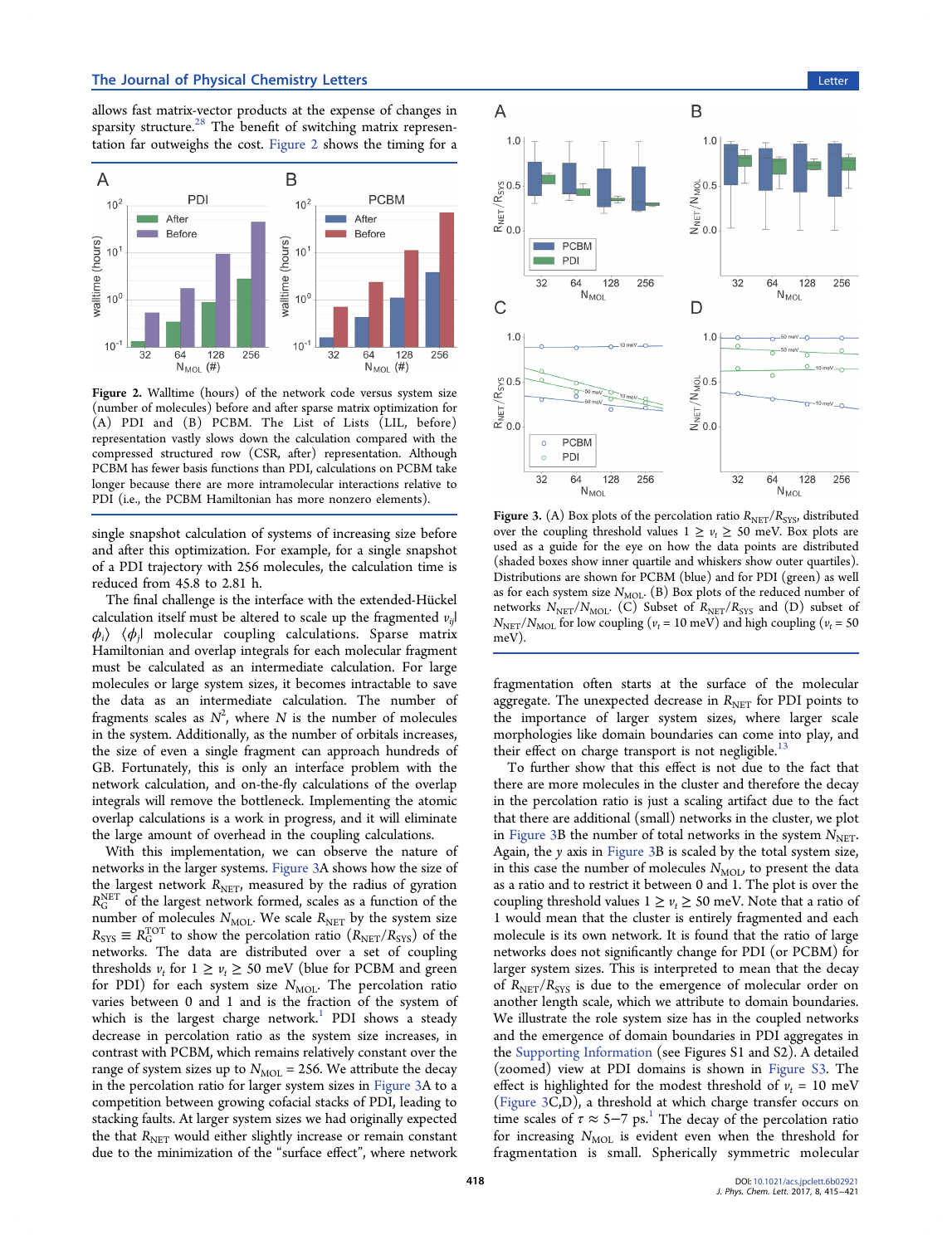# **The Journal of Physical Chemistry Letters** Letters **Communisty Communisty Communisty Communisty Communisty Communisty Communisty Communisty Communisty Communisty Communisty Communisty Communisty Communisty Communisty Comm**

topologies like PCBM may also have multicrystalline domains, but at these system sizes they are not evident. This indicates that PCBM forms robust percolation networks, while PDI does not. One should note that the number of networks,  $N<sub>NET</sub>$ , and the percolation ratio consider only the membership of molecules in the respective networks; the number of connected neighbors per molecule is not directly reflected in the largest network size or total  $N<sub>NET</sub>$ , yet fragmentation occurs when the average number of connections falls below 2, and that is the maximum number of connections for PDI, so the percolation ratio for PDI rigorously shows the fragmentation of the networks.

Another obstacle to scaling up the molecular network methodology is performing operations on the adjacency matrix. Under certain conditions, the adjacency matrix can be constructed directly from the molecular orbitals in a tightbinding (one-electron) Hamiltonian. By operating on the adjacency matrix, graphical properties such as the molecular connectivity, $29$  percolative networks, $30,31$  $30,31$  $30,31$  and network fragility can be found. Operations on adjacency matrices to find (sub)networks involve an upper limit on the order of hundreds of molecules. High-throughput techniques have been devised to operate on complex networks with thousands of nodes.<sup>[31,32](#page-6-0)</sup> Utilizing these techniques will allow for the scale-up of the network descriptors in molecular systems. Additionally, alternative data structures, such as adjacency lists, need to be incorporated.

The original implementation of the network generation code, which determines the connected components in the graph scales as  $O(V^3)$ , where V is the number nodes in the graph.<sup>[1](#page-5-0)</sup> The number of nodes in the graph is determined by the number of molecules in the system. If one chooses to represent the system Hamiltonian on a molecular basis, then V represents the number of molecules exactly, and the original scaling can be coped with, even for systems as large as  $10<sup>3</sup>$  molecules. However, when attempting a simulation of an entire active layer of a semiconducting device, the number of molecules could easily approach 10<sup>5</sup> for nanoscale devices. Likewise, considering an atomic Hamiltonian, where states reside on atom centers instead of coarse-graining of states to the molecules, the number of states will increase significantly. Thus for a PCBM box with 128 molecules containing 39 680 STO basis functions, sparse storage and optimal graph techniques must be employed.

Just like a sparse matrix improves the Hamiltonian calculation performance, changing the graph data structure from an adjacency matrix to an adjacency list improves the running time of the algorithm. The adjacency list saves memory by not storing explicit zeros. [Figure 4](#page-4-0) compares the running time of connected component discovery versus network size for various implementations and the two graph data structures. It is found that adjacency lists with a recursive depth-first-search (DFS) implementation outperform the original implementation with the adjacency matrix.

<span id="page-4-0"></span>DFS is a well known method for graph traversal. The complexity of DFS depends on the data structure used. While an adjacency matrix leads to  $O(V^2)$ , using an adjacency list leads to  $O(V + E)$ , with E being the number of edges traversed. Note that, in the worst possible case,  $E = V(V - 1)$ ; that is, every single molecule has a significant interaction with every other molecule in the system, an unlikely scenario. Therefore, in this worst possible case, DFS would scale as  $O(V + V^*(V - 1)) = O(V^2)$ . In a more likely scenario, each



Figure 4. Running time (seconds) of the graph generation code versus system size (number of vertices). When using an adjacency matrix data structure, similar performance is observed for the original algorithm (AMat, ORIG, blue), the recursive depth first search algorithm (AMat, rDFS, red), and the iterative depth first search algorithm (AMat, iDFS, green). The performance increases drastically when an adjacency list data structure is used with iterative depth first search (ALst, iDFS, yellow). The best performance is found with the recursive form (ALst, rDFS, purple).

molecule would interact with a constant number of neighboring molecules. In this case, DFS would scale as  $O(V + d^* V) = O(V)$ , where d is the degree of each vertex, that is, the number of neighboring molecules with significant interaction. PCBM shows, on average, around six neighbors in the strong coupling regime, while PDI shows, on average, two neighbors, leading to different scaling prefactors. This optimization is expected to be very useful in large systems with highly coupled molecules similar to PCBM.

To summarize, we have previously applied the molecular network theory method to small systems, on the order of 64 molecules for the electron acceptors PCBM and PDI. By scaling up the methodology to reach length scales of 256 molecules, we observed the emergence of long length-scale domain boundary effects in the PDI system. This scalability was achieved by fragmenting the Hamiltonian calculation and taking care with the form of the sparse matrix representation. Additionally, the interface to the quantum results of any code must be streamlined to avoid large data files and redundant information. The network generation scaling was greatly improved from  $O(V^3)$  to  $O(V + E)$  by using an adjacency list and depth first search. As is the nature of disordered molecular systems, the significant coupling between molecules occurs only between neighbors, making  $E = d * V$ , with d being the average number of neighboring molecules. Molecules with deeply coupled charge networks will no longer suffer from poor scaling. We aim to target much larger systems in the future, on the order of a thousand molecules, to model the intermolecular couplings on the length scale of an entire active layer of a photovoltaic cell or organic light-emitting diode. This requires improving the method scaling, a process on which we have made significant progress via data structure optimization, as discussed in this paper. The use of sparse matrix data structures to optimize the quantum calculation and network generation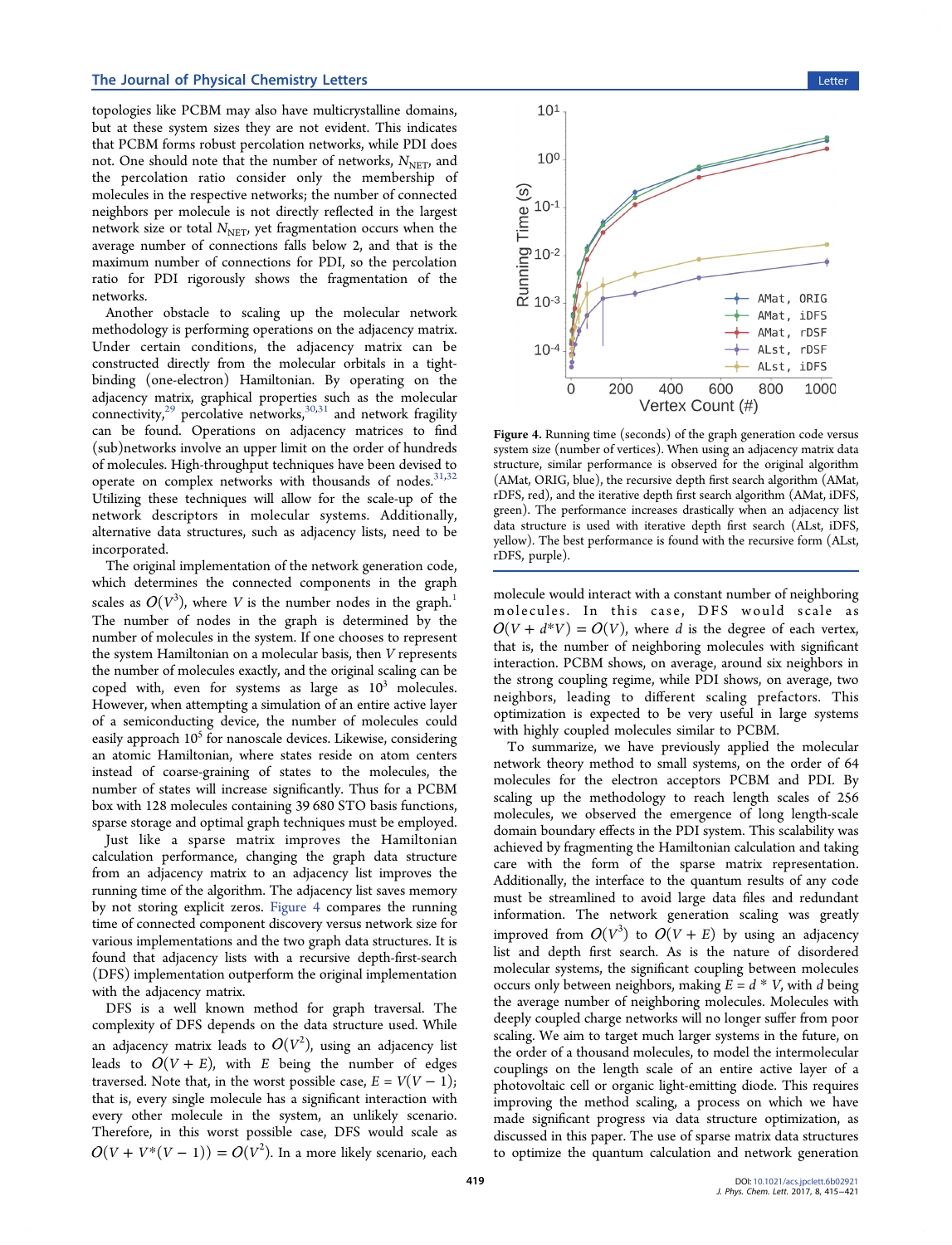has enabled us to study large systems, opening the door to true rational materials.

# ■ ASSOCIATED CONTENT

#### **6** Supporting Information

The Supporting Information is available free of charge on the [ACS Publications website](http://pubs.acs.org) at DOI: [10.1021/acs.jpclett.6b02921](http://pubs.acs.org/doi/abs/10.1021/acs.jpclett.6b02921).

Snapshots colored by network for PDI and PCBM systems at coupling threshold values of  $v_t = 1$ , 10, and 20 meV. A description of the network algorithm before using depth first search and a description of the network algorithm after using depth first search. [\(PDF](http://pubs.acs.org/doi/suppl/10.1021/acs.jpclett.6b02921/suppl_file/jz6b02921_si_001.pdf))

#### ■ AUTHOR INFORMATION

#### Corresponding Author

\*E-mail: [kkohlstedt@northwestern.edu.](mailto:kkohlstedt@northwestern.edu)

#### ORCID<sup>®</sup>

Kevin L. Kohlstedt: [0000-0001-8045-0930](http://orcid.org/0000-0001-8045-0930)

**Notes** 

The authors declare no competing financial interest.

## ■ ACKNOWLEDGMENTS

A.G.G., K.L.K., and A.A. thank the Data Science Initiative (DSI) of Northwestern University for funding support and the Northwestern Institute of Complex Systems (NICO) for their support. The work and development of the electronic structure aspects of the work were supported by the Argonne-Northwestern Solar Energy Research (ANSER) Center, an Energy Frontier Research Center funded by the U.S. Department of Energy, Office of Science, Office of Basic Energy Sciences, under Award Number DE-SC0001059. The material informatics and scaling-up work was supported by the Data Science Initiative (DSI) of Northwestern University.

### ■ REFERENCES

(1) Savoie, B. M.; Kohlstedt, K. L.; Jackson, N. E.; Chen, L. X.; Olvera de la Cruz, M.; Schatz, G. C.; Marks, T. J.; Ratner, M. A. Mesoscale Molecular Network Formation in Amorphous Organic Materials. Proc. Natl. Acad. Sci. U. S. A. 2014, 111, 10055−10060.

(2) Da Silva Filho, D. A.; Kim, E. G.; Bredas, J. L. Transport ́ Properties in the Rubrene Crystal: Electronic Coupling and Vibrational Reorganization Energy. Adv. Mater. 2005, 17, 1072−1076.

(3) McGarry, K. A.; Xie, W.; Sutton, C.; Risko, C.; Wu, Y.; Young, V. G.; Bredas, J.-L.; Frisbie, C. D.; Douglas, C. J. Rubrene-Based Single-Crystal Organic Semiconductors: Synthesis, Electronic Structure, and Charge-Transport Properties. Chem. Mater. 2013, 25, 2254−2263.

(4) Eggeman, A.; Illig, S.; Troisi, A.; Sirringhaus, H.; Midgley, P. Measurement of Molecular Motion in Organic Semiconductors by Thermal Diffuse Electron Scattering. Nat. Mater. 2013, 12, 1045− 1049.

(5) Takimiya, K.; Shinamura, S.; Osaka, I.; Miyazaki, E. Thienoacene-Based Organic Semiconductors. Adv. Mater. 2011, 23, 4347−4370.

(6) Illig, S.; Eggeman, A. S.; Troisi, A.; Jiang, L.; Warwick, C.; Nikolka, M.; Schweicher, G.; Yeates, S. G.; Henri Geerts, Y.; Anthony, J. E.; et al. Reducing Dynamic Disorder in Small-molecule Organic Semiconductors by Suppressing Large-amplitude Thermal Motions. Nat. Commun. 2016, 7, 10736.

(7) Jakowetz, A. C.; Bö hm, M. L.; Zhang, J.; Sadhanala, A.; Huettner, S.; Bakulin, A. A.; Rao, A.; Friend, R. H. What Controls the Rate of Ultrafast Charge Transfer and Charge Separation Efficiency in Organic Photovoltaic Blends. J. Am. Chem. Soc. 2016, 138, 11672−11679.

<span id="page-5-0"></span>(8) Pelzer, K. M.; Darling, S. B. Generation in Organic Photovoltaics: A Review of Theory, Charge and Computation. Mol. Syst. Des. Eng. 2016, 1, 10−24.

(9) Scharber, M. C.; Mü hlbacher, D.; Koppe, M.; Denk, P.; Waldauf, C.; Heeger, A. J.; Brabec, C. J. Design Rules for Donors in Bulk-Heterojunction Solar Cells-Towards 10% Energy-Conversion Efficiency. Adv. Mater. 2006, 18, 789−794.

(10) Perez, M. D.; Borek, C.; Forrest, S. R.; Thompson, M. E. Molecular and Morphological Influences on the Open Circuit Voltages of Organic Photovoltaic Devices. J. Am. Chem. Soc. 2009, 131, 9281− 9286.

(11) Savoie, B. M.; Movaghar, B.; Marks, T. J.; Ratner, M. A. Simple Analytic Description of Collection Efficiency in Organic Photovoltaics. J. Phys. Chem. Lett. 2013, 4, 704−709.

(12) Koster, L. J. A.; Smits, E. C. P.; Mihailetchi, V. D.; Blom, P. W. M. Device Model for the Operation of Polymer/Fullerene Bulk Heterojunction Solar Cells. Phys. Rev. B: Condens. Matter Mater. Phys. 2005, 72, 085205.

(13) Jackson, N. E.; Kohlstedt, K. L.; Chen, L. X.; Ratner, M. A. A n-Vector Model for Charge Transport in Molecular Semiconductors. J. Chem. Phys. 2016, 145, 204102−10.

(14) Hill, J.; Mulholland, G.; Persson, K.; Seshadri, R.; Wolverton, C.; Meredig, B. Materials Science with Large-Scale Data and Informatics: Unlocking New Opportunities. MRS Bull. 2016, 41, 399−409.

(15) Hachmann, J.; Olivares-Amaya, R.; Atahan-Evrenk, S.; Amador-Bedolla, C.; Sánchez-Carrera, R. S.; Gold-Parker, A.; Vogt, L.; Brockway, A. M.; Aspuru-Guzik, A. The Harvard Clean Energy Project: Large-scale Computational Screening and Design of Organic Photovoltaics on the World Community Grid. J. Phys. Chem. Lett. 2011, 2, 2241−2251.

(16) Ryu, S.; Adachi, I.; Aihara, H.; Asner, D. M.; Aulchenko, V.; Aushev, T.; Bakich, A. M.; Bala, A.; Bhuyan, B.; Bobrov, A.; et al. Measurements of Branching Fractions of  $\tau$  Lepton Decays with One or More  $K_S^0$ . Phys. Rev. D 2014, 89, 072009.

(17) Ward, L.; Agrawal, A.; Choudhary, A.; Wolverton, C. A General-Purpose Machine Learning Framework for Predicting Properties of Inorganic Materials. npj Comput. Mater. 2016, 2, 16028.

(18) Furmanchuk, A.; Agrawal, A.; Choudhary, A. Predictive Analytics for Crystalline Materials: Bulk Modulus. RSC Adv. 2016, 6, 95246−95251.

(19) Ide, J.; Fazzi, D.; Casalegno, M.; Meille, S. V.; Raos, G. Electron Transport in Crystalline PCBM-like Fullerene Derivatives: A Comparative Computational Study. J. Mater. Chem. C 2014, 2, 7313−7325.

(20) Garcia-Domenech, R.; Galvez, J.; de Julian-Ortiz, J. V.; Pogliani, L. Some New Trends in Chemical Graph Theory. Chem. Rev. 2008, 108, 1127−1169.

(21) Balaban, A. T. Applications of Graph Theory in Chemistry. J. Chem. Inf. Model. 1985, 25, 334−343.

(22) Pogliani, L. From Molecular Connectivity Indices to Semiempirical Connectivity Terms: Recent Trends in Graph Theoretical Descriptors. Chem. Rev. 2000, 100, 3827−3858.

(23) Wodo, O.; Tirthapura, S.; Chaudhary, S.; Ganapathysubramanian, B. A Graph-based Formulation for Computational Characterization of Bulk Heterojunction Morphology. Org. Electron. 2012, 13, 1105−1113.

(24) Kohlstedt, K. L.; Olvera de la Cruz, M.; Schatz, G. C. Controlling Orientational Order in 1-D Assemblies of Multivalent Triangular Prisms. J. Phys. Chem. Lett. 2013, 4, 203−208.

(25) Fawzi, N. L.; Kohlstedt, K. L.; Okabe, Y.; Head-Gordon, T. Protofibril Assemblies of the Arctic, Dutch, and Flemish Mutants of the Alzheimer's Aβ<sub>1−40</sub> Peptide. Biophys. J. 2008, 94, 2007−2016.

(26) Guseinov, I. I.; Özmen, A.; Atav, Ü.; Yüksel, H. Computation of Overlap Integrals Over Slater-Type Orbitals Using Auxiliary Functions. Int. J. Quantum Chem. 1998, 67, 199−204.

(27) Guseinov, I.; Mamedov, B. Evaluation of Overlap Integrals with Integer and Noninteger N Slater-Type Orbitals Using Auxiliary Functions. J. Mol. Model. 2002, 8, 272−276.

(28) Shahnaz, R.; Usman, A.; Chughtai, I. R. Review of Storage Techniques for Sparse Matrices. 2005 Pakistan Section Multitopic Conference 2005, 1.